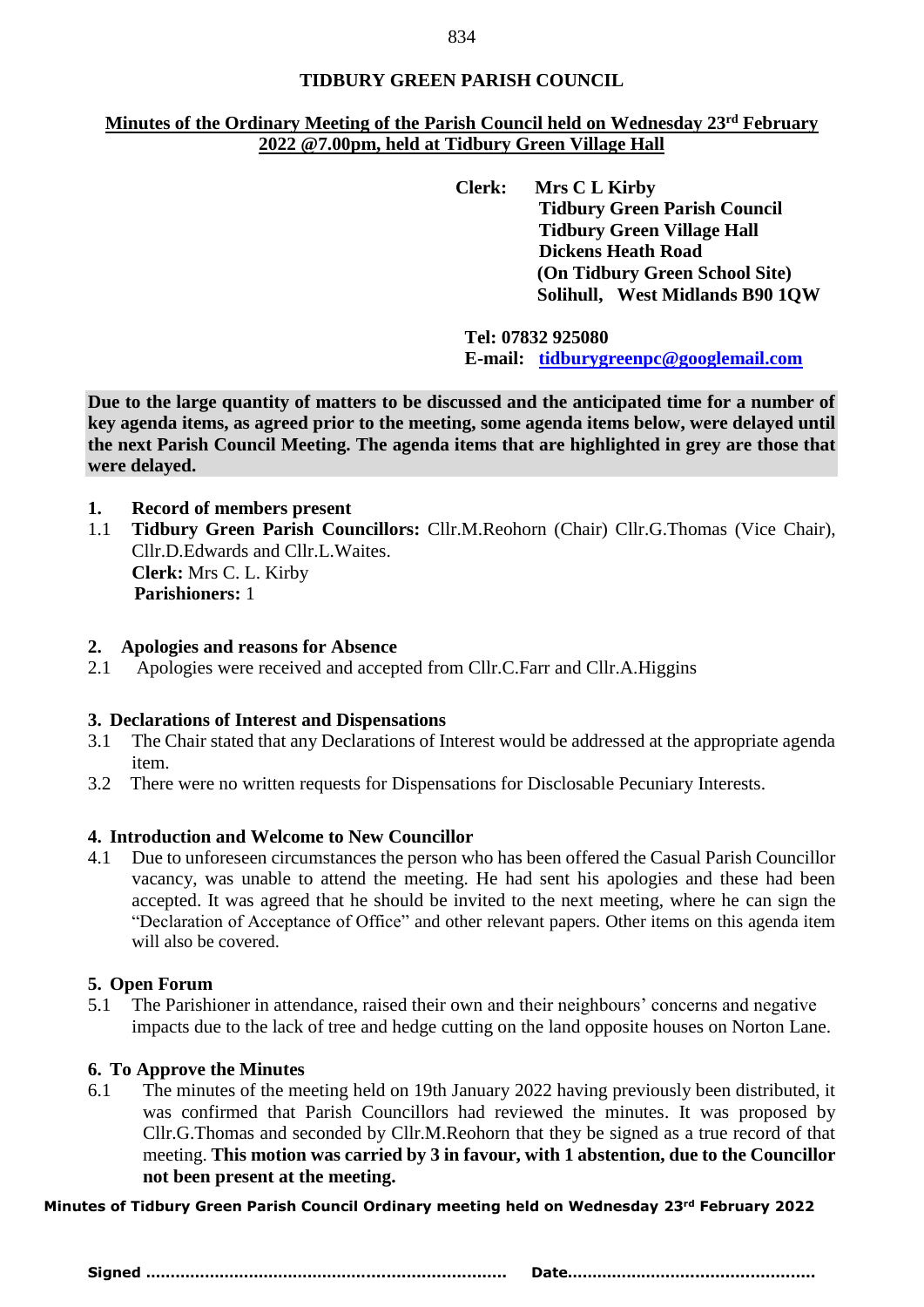# **7. To review and consider progress against actions as detailed on the Action Tracker (Previously Distributed) and if necessary consider any matters arising from minutes.**

# **8. To consider the following planning matters**

# **New Planning Applications**

- 8.1 PL/2021/01204/TPO 158 Tilehouse Lane It was proposed by Cllr.G.Thomas, seconded by Cllr.D.Edwards and **agreed unanimously** that the Parish Council should **object.**
- 8.2 PL/2022/00226/TPO Trees and Hedges Lowbrook Lane It was proposed by Cllr.D.Edwards and seconded by Cllr.G.Thomas and **agreed unanimously** that the Parish Council should **object.**

# **Planning Decisions by Solihull Borough Council**

- 8.3 PL/2021/02688/TPO– 27 Farmers Lane **Objection submitted via delegated authority – Approved**
- 8.4 PL/2021/01164/MINFHO 259 Rumbush Lane **No Representation -via delegated authority - Refused**

# **Ongoing matters**

- 8.5 Application PL/2021/03133/MINFHO 70 Lowbrook Lane
- 8.6 PL/2021/02773/MINFHO 61A Wood Lane **No Representation -via delegated authority - Approved.**
- 8.7 PL/2021/03057/PNCUDW– Bowyer Farm **Relevant Points raised and decision left to SMBC**
- 8.8 PL/2021/03058/PNCUDW– Bowyer Farm **No Representation, however conditions requested -via delegated authority**
- 8.9 PL/2021/02969/MINFHO– Cleobury Barn, Cleobury Lane **No Representation.**
- 8.10 PL/2021/02865/PPFL– Pinewood 62 Shutt Lane **Objection Submitted.**
- 8.11 PL/2021/02682/PPFL 95 Lowbrook Lane **Objection -via delegated authority.**
- 8.12 PL/2021/02561/PNCUDW Bowyer Farm **No Representation (However, conditions to Approval requested) -via delegated authority**
- 8.14 PL/2021/02477/PPOL Land Encompassing 146 and 150 Tilehouse Lane. **No Response Submitted.**
- 8.15 PL/2021/01946/MINFHO Tall Trees Fulford Hall Road. **No Representation**  PL/2021/00046/PPTREE – Open Space off Cherry Tree Drive - **Objection Submitted via delegated authority. Objection due to the absence of any evidence of damage/disease to tree.**

# **9. Regency Fields Development**

9.1 Whilst unable to attend the meeting, regular updates have been provided by Cllr.A.Higgins, including details of a number of positive outcomes.

# **10 Tidbury Heights Development**

- 10.1 It is unclear when Tidbury Heights will be officially handed over to Solihull MBC, from Bellway. However, it is anticipated that it will be in the near future.
- 10.2 Cllr.L.Waites confirmed that she has sent details and photographs of the bend on Cherry Drive, where vehicles often speed. This issue has been raised by a number of parishioners. Councillors discussed the matter at the January 2022 meeting and agreed that road markings or signage should be considered as options to reduce this issue. *Action:* Cllr.C.Farr to raise the matter with SMBC Highways, when he next engages with them regarding other ongoing matters.

# **Minutes of Tidbury Green Parish Council Ordinary meeting held on Wednesday 23rd February 2022**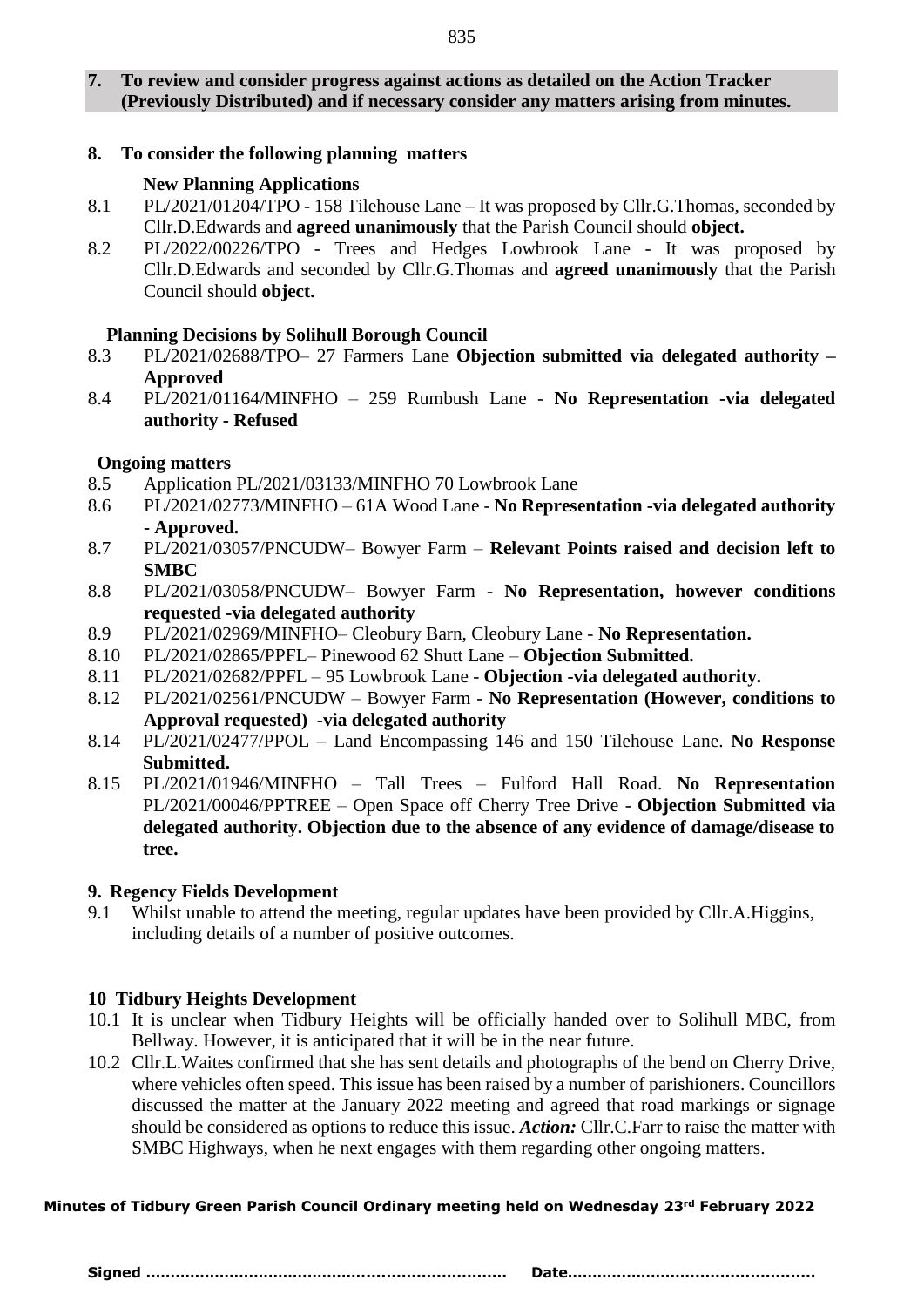#### 836

## **11 Solihull Local Plan Review**

11.1 EiP hearings have been completed and Solihull MBC have received a letter from the independent Inspectors outlining their initial views on Solihull's new Local Plan. In summary "the Inspectors have concluded that the Council has complied with the duty to co-operate in the preparation of the Local Plan, but they are still giving consideration to a number of significant issues of soundness raised at the hearings. These include the period of the plan. As the plan is likely to be adopted sometime in 2022/23 they suggest extending the plan period to at least 2036/37 so that Solihull's strategic policies look ahead over a minimum 15 year period from adoption so it is consistent with national policy. While they agree that the plan should recognise the importance of the NEC, and the potential for new housing at the complex, the Inspectors are seeking more evidence to justify the ambitious vision for the site that would see the delivery of more than 2,000 new homes by 2036." SMBC now has to produce the evidence to support the NEC's masterplan proposals and consider the time period covered by the plan.

## **12. Fulford Green: A new zero carbon community for Solihull**

12.1 There were no further updates, however, this matter is highly reliant on the outcomes of the Draft Solihull Local Plan.

## **13. Brunning & Price – Tidbury Green Farm – Pub**

13.1 As agreed at previous Meetings the Clerk will contact Brunning & Price to see, if they would be willing to meet with the Parish Council. This would allow the Parish Council to learn about their plans and seek opportunities to collaborate with them, so that the proposed pub is developed and managed with the community at heart.

## **14. Wood Lane / Lady Lane Parking Issues**

- To receive and discuss relevant updates, including those from Cllr.Reohorn, regarding the ASB Working Party.
- Discuss and agree any further action to be taken

## **15. Village Hall**

15.1 Upon arriving at the Parish Council meeting, it was noted that large lettering had been painted at the front of all nine parking spaces, eight of which read TGS and the other HT. The PC believe that this means Tidbury Green School and Head Teacher. As per the Village Hall Lease the PC understand that that 8 of the 9 parking spaces are specifically for visitors to the Village Hall. Given that Solihull MBC is the freeholder of this site, we assume that this action has been taken by or with the approval of the Council. This action will have significant detrimental effects on Village Hall usage, as the signage will deter Village Hall users from parking by the Village Hall. *Action:* Cllr.G.Thomas to a draft a letter to be sent to Solihull MBC and circulate for review.

## **16. Queen's Diamond Jubilee**

16.1 As agreed at previous meetings, the Parish Council will make £1,000 available to support celebrations in Tidbury Green for the upcoming Queen's Diamond Jubilee. Volunteers will also be sought to form a social committee, not only to organise the Queen's Diamond Jubilee, but also ongoing community events, such as quizzes, fetes etc. Cllr.A.Higgins has included a request for volunteers on the Local Facebook Group and Cllr.L.Waites has discussed the matter with the Head teacher at Tidbury Green School. There is also an article included in the latest newsletter, seeking volunteers to form a Tidbury Green Social Committee, to organise celebrations for the Queen's Diamond Jubilee and also ongoing community social events.

#### **Minutes of Tidbury Green Parish Council Ordinary meeting held on Wednesday 23rd February 2022**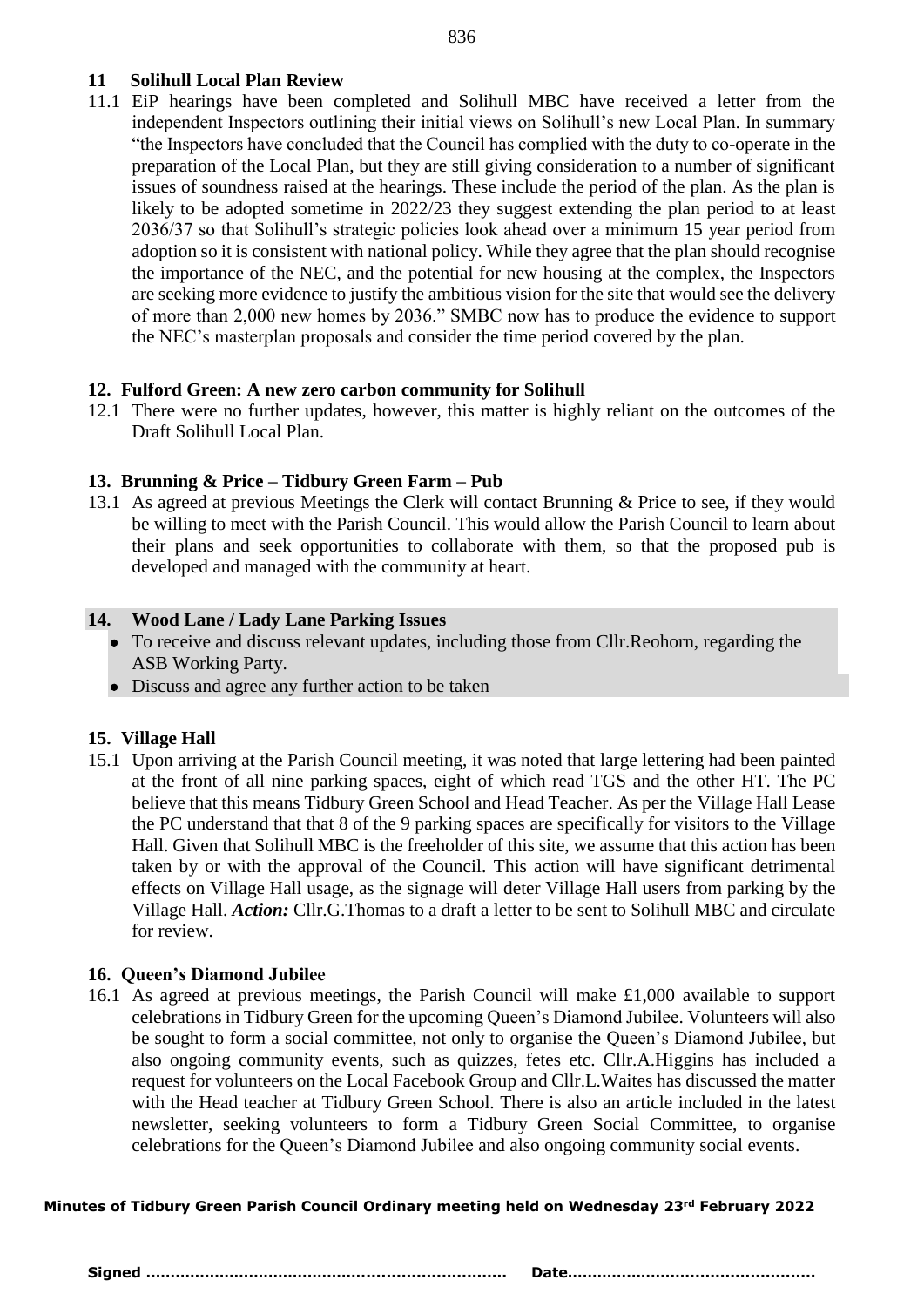## **17. Parishioner of the Year Award**

17.1 Relevant details are included in the latest newsletter, which will be delivered to all Tidbury Green Parishioners, in the near future.

## **18. Financial Matters**

- 18.1 As per previous minutes, the Parish Council disputed invoice 111727- £1,853.74, received from Solihull MBC, which is for works that they claim were undertaken several years ago. Consequently Solihull MBC have issued a Credit Note (127131) for £763.44. Based on analysis completed by the Parish Council they believe that they owe £702.58. Therefore it was proposed by Cllr.G.Thomas, Seconded by Cllr.L.Waites and **agreed unanimously** that the Parish Council should pay the amount of £702.58 to Solihull MBC and send this to them, with a covering letter. This payment of £702.58 will then be reclaimed back from the Village Hall.
- 18.2 Payment of the items listed in the February 2022 Agenda Appendix 1 were discussed, including pay for hours worked by the Clerk. Extra hours were worked due to various matters, but predominately due to Finance and Internal Audit Requirements and production of the Newsletters. It was proposed by Cllr.M.Reohorn, seconded by Cllr.G.Thomas and **agreed unanimously** that payment of the items should be made.

## **Payments Received**

18.3 £145.00 – cash contributions from Over 60's Christmas lunch attendees. This was included on the January 2022 agenda as cash – to be paid in to bank. (Therefore this is not additional funds above the £655.00 included on the January 2022 agenda). The Clerk advised that she visited HSBC to bank the Cash, however the bank, does not have the facility to accept cash. There are only a few which do and these require travelling in to a busy City. Consequently the Clerk held on to the cash and completed a bank transfer from her personal account to the Parish Councils account, for the total of £145.00.

## **Income and Expenditure Budget Year to 31 January 2022.**

18.4 The Responsible Financial Officer talked through the Income and Expenditure to 31 January 2022. The RFO also had produced a year to date summary, detailing year to date expenditure, forecast expenditure for the remainder of the FY and any resulting variances. This was circulated and discussed.

## **Council as a Managing Trustee**

18.5 This matter was discussed and it was **agreed unanimously** that the Parish Council should continue with the same process/ responses when completing Internal and External Audit requirements

## **HSBC Safeguard Update**

18.5 As discussed at the January 2022 meeting, the Clerk advised that HSBC had called and left a message and later followed this up with an email, stating that they need to speak to someone regarding the Parish council's safeguard update. A telephone number was provided by HSBC, which was shared with Parish Councillors. *Action:* Cllr.C.Farr to call HSBC regarding this matter

## **Banking mandate in relation to account signatories**

18.6 The Clerk advised that the completed banking mandate to update account signatories, has been returned from HSBC. They advise that the Parish Council need to complete an alternative form, which they have provided. This will need to be completed at the March 2022, as all Councillors to be included on the banking mandate, need to be in attendance for completing and signing the form.

# **19. 20's Plenty For Warwickshire**

19.1 There were no further updates to report.

#### **Minutes of Tidbury Green Parish Council Ordinary meeting held on Wednesday 23rd February 2022**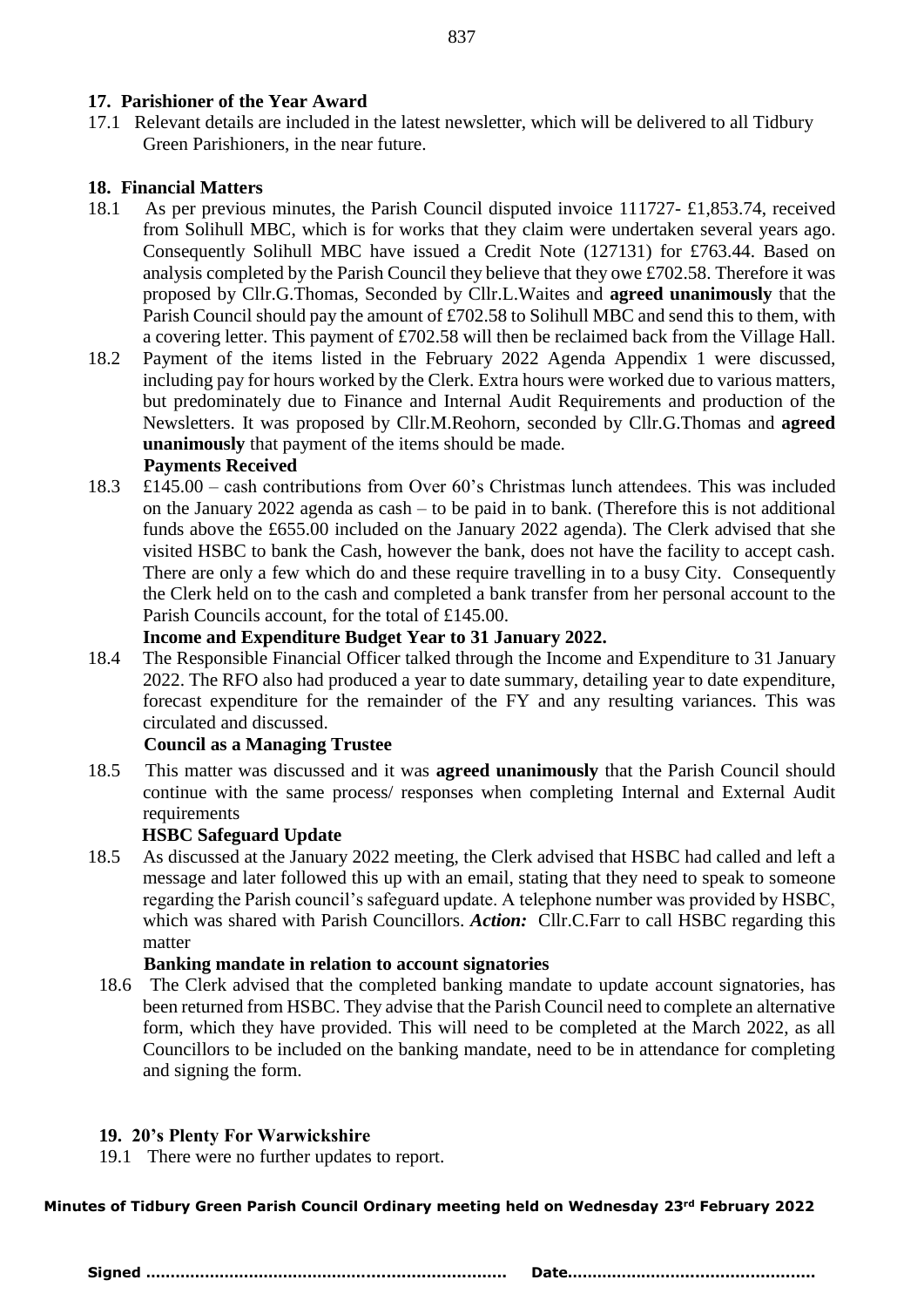# **20. Community Infrastructure Levy (CIL) Funding**

- 20.1 As reported at the January 2022 Parish Council Meeting a young parishioner, who is undertaking her Duke of Edinburgh has carried out some work for the Parish Council. She has produced an excellent CIL questionnaire / Survey to obtain the view of Tidbury Green Parishioners, in terms of what the available CIL money could be spent on. The survey is included in the latest newsletter, which will be delivered during the coming weeks.
- 20.2 The Parish Council also agreed that they would like the questionnaire added to the Parish Council website, so that those who wish to do so can complete and submit electronically. After discussing this with the Parish Councillors, website developer and manager it became apparent that additional software was required to allow the Parish Council to undertake surveys. He advised that in total the cost for the software, development and implementation would be £450 plus VAT. Having the software would enable the Parish Council to undertake future surveys to obtain the views of Parishioners. Other quotes were not sought as RL Business Supplies developed and manages the Parish Council's website. Having an alternative supplier involved would risk changes being made which are not compatible with how the website is managed and would take longer for someone to familiarise themselves with the website in advance of undertaking the work, hence increasing costs. Parish Councillors had confirmed via email that they would like to progress with the work and that they accepted the quote and agreed the funding. However, to officially note this, it was proposed by Cllr.M.Reohorn, seconded by Cllr.G.Thomas that the Parish Council accept the quote, agreed to the works and approve the expenditure. This was **agreed unanimously.**

## **21. Calendar of Actions**

- Review of documents for Chairman's Black Box
- Consider production of PC Disaster Recovery Plan
- **Review any Employment Contracts**
- 21.1 The Clerks contract, which was circulated in advance of the meeting was discussed. It was proposed by Cllr.M.Reohorn, seconded by Cllr.G.Thomas and **agreed unanimously** that no changes were required to the Clerks Contract and that it should be readopted.

**To review the Parish Council's updated Disaster Recovery plan** 

21.2It was agreed that this agenda item will be deferred until the March 2022 meeting.

## **To review the Parish Council's newly developed Social Media Policy**

21.3 It was agreed that this agenda item will be deferred until the March 2022 meeting. The Clerk stressed the importance of all Councillors reading this document in advance of the meeting.

## **22. Newsletter**

22.1 The newsletter has been delayed, awaiting development of the website, to include the electronic CIL survey. It is anticipated that the newsletter will be finalised and ready for distribution, in the next few weeks.

## **23. Website Accessibility for Town & Parish Council Websites**

23.1 The Parish Council website work that is required to comply with W3C's Web Content Accessibility Guidelines (WCAG), has now been completed and the invoice to pay R L Business, is included in appendix 1.

## **24. Flooding**

24.1 There were no updates to report.

## **Minutes of Tidbury Green Parish Council Ordinary meeting held on Wednesday 23rd February 2022**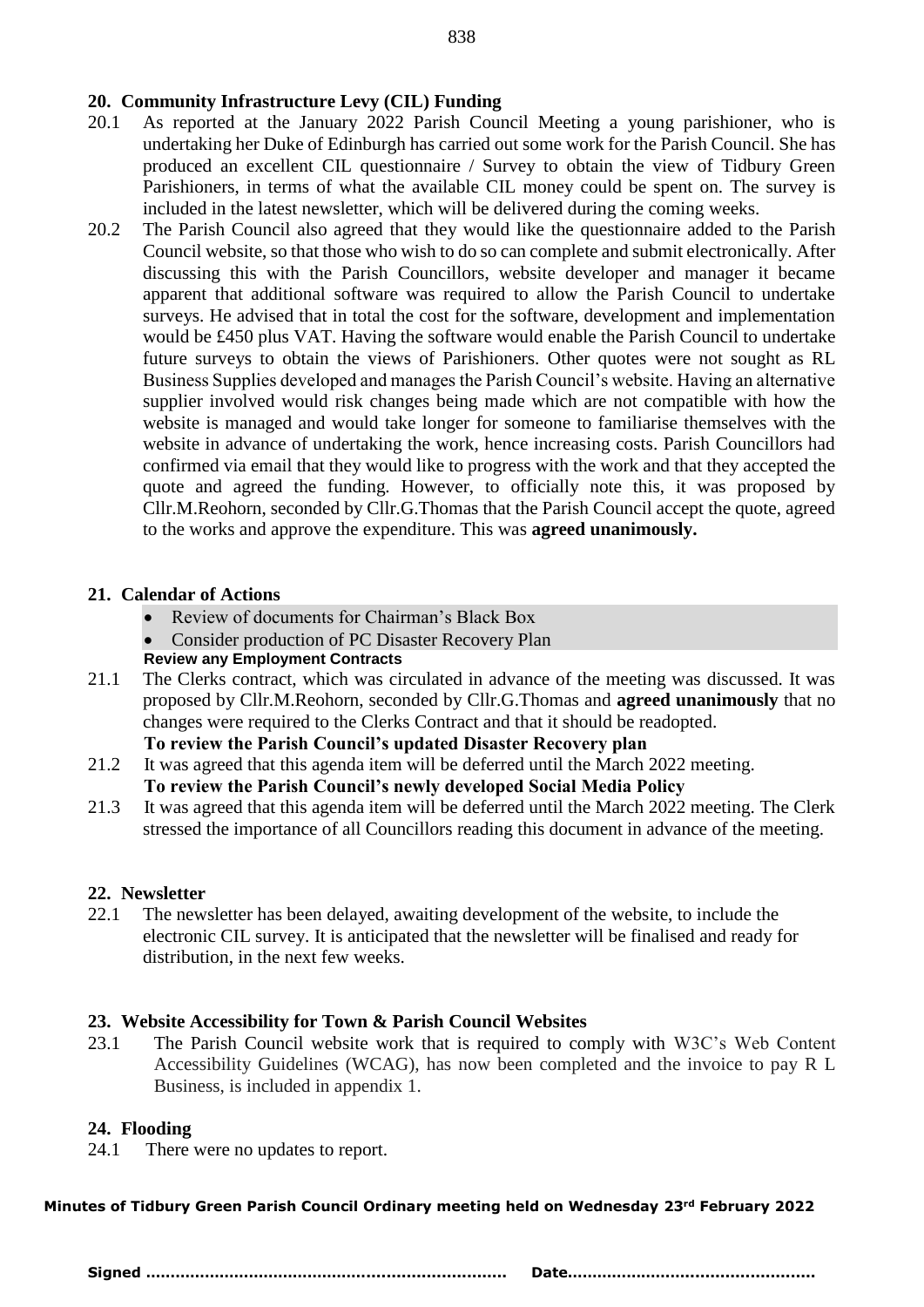## **25. Litter Picking in Tidbury Green**

25.1 Cllr.D.Edwards provided an update.

## **26. Crimes/ Anti-Social Behaviour in Tidbury Green**

26.1 There were no updates to report.

#### **27. Neighbourhood Watch / Street Watch**

- To receive any relevant updates.
- Discuss and agree any further action to be taken.

#### **28. Update from Parish Clerk**

28.1 There were no further updates to report.

## **29. Parish Council Communication Timings**

29.1 To be discussed at the March 2022 Meeting.

#### **30. Correspondence**

30.1 All items on the correspondence list were considered. All other items of concern or interest were dealt with as separate agenda items, or flagged as of interest to Councillors.

#### **There being no further business the Chairman closed the meeting at 20:30**

# **Date of the next meeting: Wednesday 23 March 2022**

 Councillors are reminded of their legal duty to consider all aspects of equal opportunities, crime prevention, unlawful discrimination and other best practices when making decisions at the meeting.

# **THE PUBLIC AND PRESS ARE WELCOME TO ATTEND**

**Minutes of Tidbury Green Parish Council Ordinary meeting held on Wednesday 23rd February 2022**